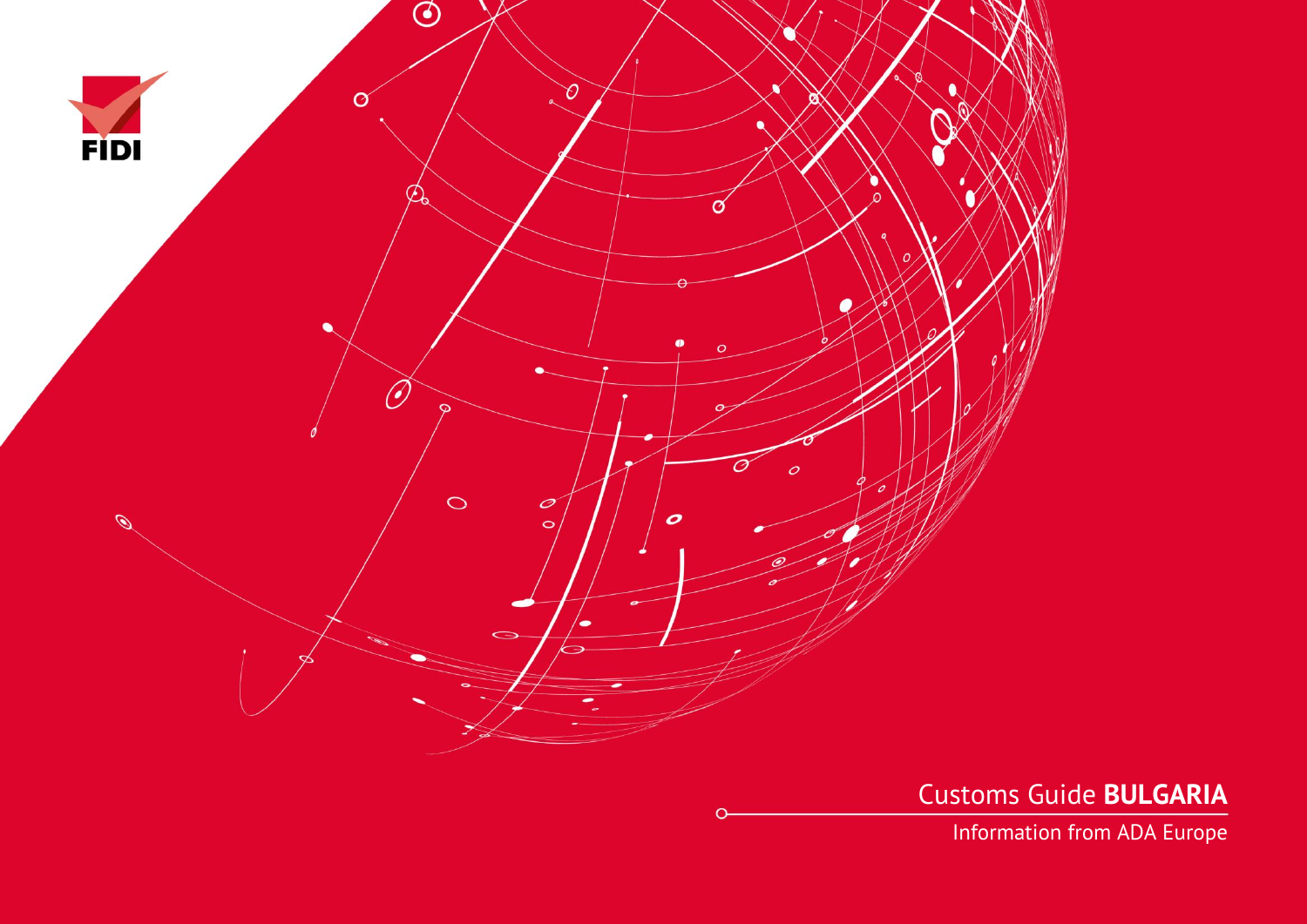## **Customs guide** BULGARIA

## **The global quality standard for international moving.**

The FAIM label is your global assurance for a smooth, safe and comprehensive relocation process.



| <b>GOODS</b>                                                                                           | <b>DOCUMENTS REQUIRED</b>                                                                                                                                                                                                                                                                                                                                                                                                                          | <b>CUSTOMS PRESCRIPTIONS</b>                                                                                                                                                                                                                                                                                                                                                                                                                      | <b>REMARKS</b>                                                                                                                                                                                                                                                                                                                                                                                                                                                                       |
|--------------------------------------------------------------------------------------------------------|----------------------------------------------------------------------------------------------------------------------------------------------------------------------------------------------------------------------------------------------------------------------------------------------------------------------------------------------------------------------------------------------------------------------------------------------------|---------------------------------------------------------------------------------------------------------------------------------------------------------------------------------------------------------------------------------------------------------------------------------------------------------------------------------------------------------------------------------------------------------------------------------------------------|--------------------------------------------------------------------------------------------------------------------------------------------------------------------------------------------------------------------------------------------------------------------------------------------------------------------------------------------------------------------------------------------------------------------------------------------------------------------------------------|
| Used Household Goods & Personal Effects -<br>Shipment coming from European Union<br>member country     | <b>SEA SHIPMENT:</b><br>• Original T2L legalized by Customs at<br>country of origin.<br>• Copy of passport<br>• OBL or Seaway Waybill.<br>• Packing list.<br>• Original Title for motor vehicle.<br>· AIR SHIPMENT:<br>• AWB with STATUT C in SCI cell.<br>• Copy of passport.<br>• Packing list.<br><b>ROAD SHIPMENT:</b><br>$\blacksquare$ CMR<br>• Copy of passport.<br>• Packing list.                                                         | Duty free entry.                                                                                                                                                                                                                                                                                                                                                                                                                                  | • NOT Allowed: Liquor and excise goods.                                                                                                                                                                                                                                                                                                                                                                                                                                              |
| Used Household Goods & Personal Effects -<br>Shipment coming from NON European Union<br>member country | • Power of attorney & declaration legalized<br>by a BG notary - required in original.<br>Copy of all pages of international passport.<br>Copy of card for temporary residence with<br>address registration.<br>• Proof for living / working abroad for the last<br>1-year min.<br>• Invoice for transport cost only from origin<br>agent - for customs purpose to form CIF<br>value at destination (value could be taken<br>from rated BL or AWB). | Duty free import is granted when responding<br>to requirements of Council Regulation 1186<br>(http://eur-<br>lex.europa.eu/eli/reg/2009/1186/oi) and<br>only at Regional Customs Office taking in<br>consideration the address (shown on<br>Customers BG ID card).<br>In case such ID card has not been obtained<br>yet while the procedure for obtaining ID<br>card has started, it is possible to establish<br>refundable deposit to Customs of | It is recommended to check the documents<br>requirements with the destination agent as<br>Customs may require additional documents.<br>Power of attorney and declaration: ask your<br>destination agent for sample documents.<br>Duty free import does not qualify for:<br>$\mathbf{r}$<br>• New goods or furniture, commercial<br>quantities of any used articles, excise<br>goods and liquor, commercial vehicles,<br>articles for use in the exercise of a trade<br>or profession |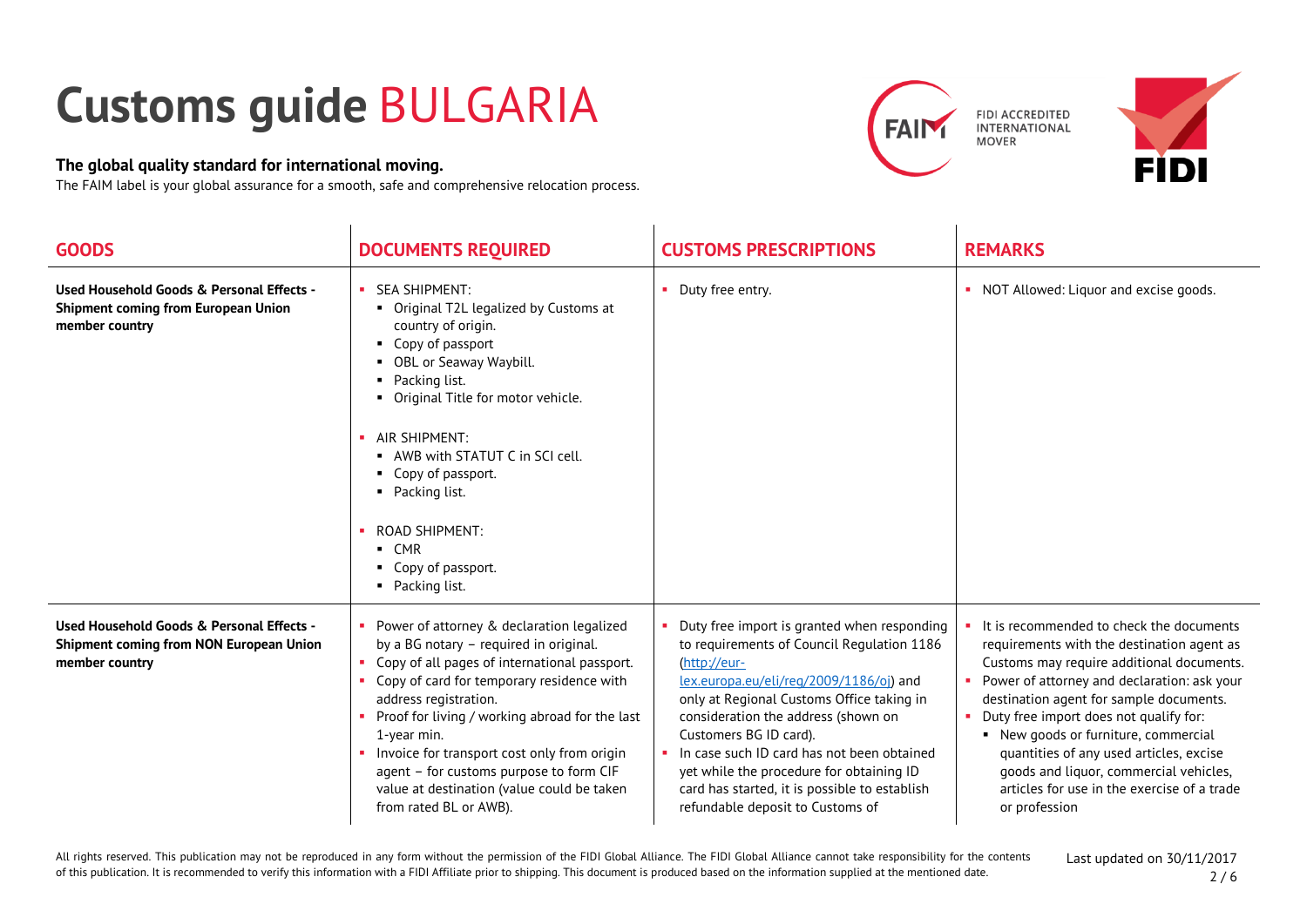| <b>GOODS</b>                                                                                                             | <b>DOCUMENTS REQUIRED</b>                                                                                                                                                                                               | <b>CUSTOMS PRESCRIPTIONS</b>                                                                                                                                                                                     | <b>REMARKS</b>                                                                                                                                                                                                                                                                                                                                                                                                                                                                                                                                                                                                                                                |
|--------------------------------------------------------------------------------------------------------------------------|-------------------------------------------------------------------------------------------------------------------------------------------------------------------------------------------------------------------------|------------------------------------------------------------------------------------------------------------------------------------------------------------------------------------------------------------------|---------------------------------------------------------------------------------------------------------------------------------------------------------------------------------------------------------------------------------------------------------------------------------------------------------------------------------------------------------------------------------------------------------------------------------------------------------------------------------------------------------------------------------------------------------------------------------------------------------------------------------------------------------------|
|                                                                                                                          | • Title deed or lease contract for property<br>indwell at final destination<br>• Letter/contract from employer in Bulgaria in<br>case this is the reason of the removal.<br>• OBL/Sea waybill or AWB<br>• Packing list. | approximate 30% of CIF destination value.<br>Declared value could be accepted to be EUR<br>1 per 1 kg + invoice for transport - with<br>final purpose to form CIF value at<br>destination for the shipment.      | • If above items are found mixed with used<br>personal effects and declared as such, it<br>represents a major problem these items<br>need to be declared separately as<br>commercial goods. It will be considered<br>as a fraud to customs with consequences<br>that cannot be predicted and may result<br>in administrative penalty and heavy<br>charges for the customer<br>http://eurlex.europa.eu/eli/reg/2009/118<br>$6$ / $0$ i<br>Motor vehicles compliance to EU regulations<br>has to be checked in advance. See separate<br>article for motor vehicles.                                                                                             |
| Used Household Goods & Personal Effects -<br>Diplomatic shipment coming from NON<br><b>European Union member country</b> | "Request for Import" form stamped by<br>Foreign Ministry Protocol.<br>Packing list and copy of diplomatic<br>passport/and or diplomatic card.<br>• Letter of authorization from diplomatic<br>mission.                  | Duty free import:<br>• Household Goods: approx. 5 days.<br>• Motor vehicles:<br>■ Can only be requested after the<br>diplomatic card has been obtained.<br>■ Approx. 40 days.                                    | "Request for import" are separate for<br>household goods, motor vehicle and liquor<br>(if applicable).<br>Diplomatic card to be obtained by respective<br>٠<br>Embassy. It takes approximately 1 month to<br>obtain the card from Foreign Ministry.<br>Import of liquor should be requested by the<br>Embassy to Foreign Ministry.<br>• Diplomat quota is:<br>Below 22 % volume of alcohol - 200<br>bottles x 0,75 l<br>Above 22% volume of alcohol - 120<br>bottles x 0,75 l<br>" There should be a list with all bottles,<br>type, volume of alcohol and quantity.<br>• They should be packed in separate boxes<br>and indicated on packing list as liquor. |
| <b>Used Motor Vehicles</b>                                                                                               | Full documentation of vehicle such as<br>registration certificate / vehicle title /<br>purchase invoice, valid insurance policy.<br>• Customs Authorities may require a<br>certificate from the official dealer in      | Used motor vehicle would be eligible for<br>duty free import when it has been in the<br>possession of and used by the person<br>concerned at his former normal place of<br>residence for a minimum of six months | Motor vehicles compliance to EU regulations<br>to be checked in advance.<br>Submit an individual compliance procedure<br>including technical changes could result to<br>be very expensive or either not even                                                                                                                                                                                                                                                                                                                                                                                                                                                  |

All rights reserved. This publication may not be reproduced in any form without the permission of the FIDI Global Alliance. The FIDI Global Alliance cannot take responsibility for the contents of this publication. It is recommended to verify this information with a FIDI Affiliate prior to shipping. This document is produced based on the information supplied at the mentioned date.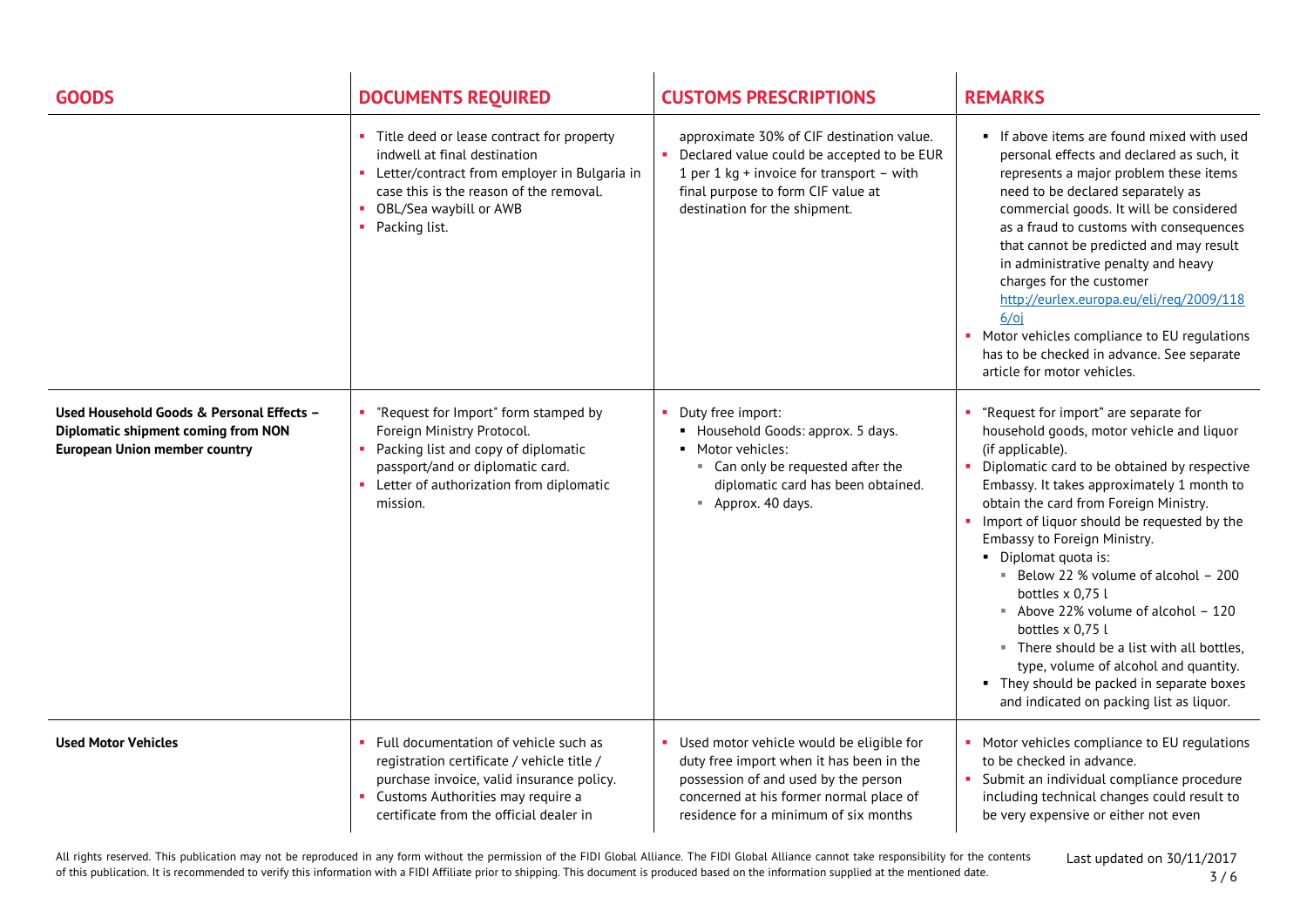| <b>GOODS</b>          | <b>DOCUMENTS REQUIRED</b>                                                                                                                                                                                                                                                                                                                                                                                                                                                                                                                                                                                                                                                                                                                                                                                                                                                                                                                                                                                            | <b>CUSTOMS PRESCRIPTIONS</b>                                                                                                                                                                                                                                                                                              | <b>REMARKS</b>                                                                                                                                                                  |
|-----------------------|----------------------------------------------------------------------------------------------------------------------------------------------------------------------------------------------------------------------------------------------------------------------------------------------------------------------------------------------------------------------------------------------------------------------------------------------------------------------------------------------------------------------------------------------------------------------------------------------------------------------------------------------------------------------------------------------------------------------------------------------------------------------------------------------------------------------------------------------------------------------------------------------------------------------------------------------------------------------------------------------------------------------|---------------------------------------------------------------------------------------------------------------------------------------------------------------------------------------------------------------------------------------------------------------------------------------------------------------------------|---------------------------------------------------------------------------------------------------------------------------------------------------------------------------------|
|                       | Bulgaria with technical data - make, model,<br>colour, number of seats, engine capacity<br>cm3, engine power KW, engine serial No,<br>chassis<br>• Power of attorney & declaration legalized<br>by a BG notary - required in original.<br>Copy of all pages of international passport.<br>• Copy of card for temporary residence with<br>address registration.<br>• Proof for living / working abroad for the last<br>1-year min. This proof consists of supply of<br>number and varied documents that are to be<br>discussed with your destination agent.<br>Customs may always request more<br>documents in addition.<br>• Invoice for transport cost only from origin<br>agent - for customs purpose to form CIF<br>value at destination (value could be taken<br>from rated BL or AWB).<br>• Title deed or lease contract for property<br>indwell at final destination.<br>• Letter/contract from employer in Bulgaria in<br>case this is the reason of the removal.<br>OBL/Sea waybill or AWB.<br>Packing list. | before the date on which he ceases to have<br>his normal place of residence in the third<br>country of departure.<br>• Declared value realistic. Customs very<br>often rejects declared value by Customer<br>and requires official body to assess the<br>value, which leads to additional expense<br>on customer account. | possible. Vehicle could be cleared customs<br>and not be able to be registered for use.<br>More information at<br>https://en.wikipedia.org/wiki/European emis<br>sion standards |
| Pets                  | Valid passport.<br>Rabies vaccination (should be min 21 days<br>and less than 1 year).<br>Identification Chip.<br>• Veterinary/Health certificate (from non-EU<br>member countries).                                                                                                                                                                                                                                                                                                                                                                                                                                                                                                                                                                                                                                                                                                                                                                                                                                 | Dog must be at least 4 months old (in some<br>countries, the RNATT test certificate is<br>required with a 3 months waiting period).                                                                                                                                                                                       | • Check the requirements with your<br>destination agent.                                                                                                                        |
| <b>Wood packaging</b> |                                                                                                                                                                                                                                                                                                                                                                                                                                                                                                                                                                                                                                                                                                                                                                                                                                                                                                                                                                                                                      | Bulgaria adopted ISPM 15 to standardize the<br>treatment of wood used for transport of<br>goods.                                                                                                                                                                                                                          |                                                                                                                                                                                 |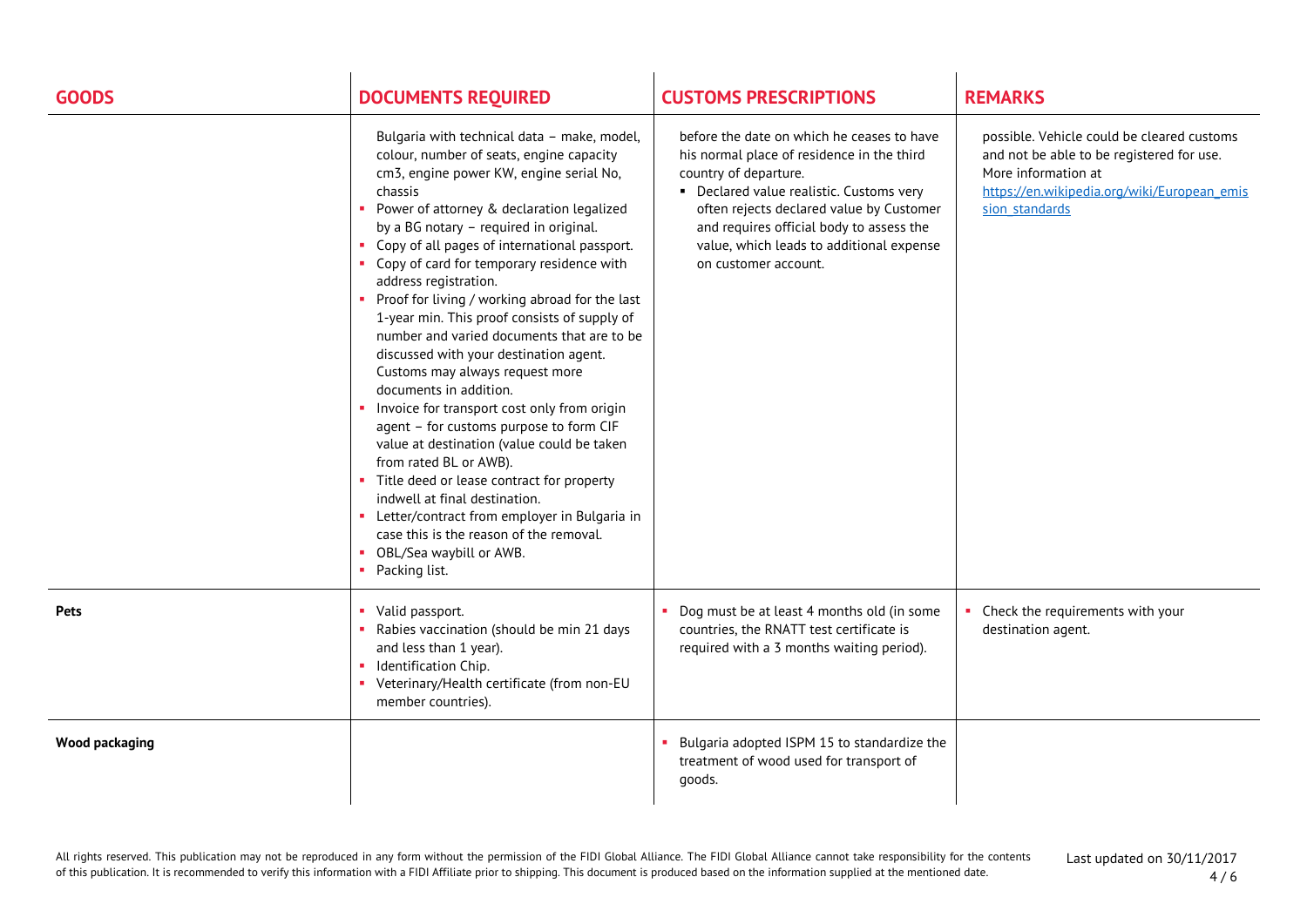| <b>GOODS</b>           | <b>DOCUMENTS REQUIRED</b> | <b>CUSTOMS PRESCRIPTIONS</b> | <b>REMARKS</b>                                                                                                                                                                                                                                                                                                                                                                                                                                                                                                                                                                                                                                                                                                                                                                             |
|------------------------|---------------------------|------------------------------|--------------------------------------------------------------------------------------------------------------------------------------------------------------------------------------------------------------------------------------------------------------------------------------------------------------------------------------------------------------------------------------------------------------------------------------------------------------------------------------------------------------------------------------------------------------------------------------------------------------------------------------------------------------------------------------------------------------------------------------------------------------------------------------------|
| <b>General comment</b> |                           |                              | There is always the possibility that Import<br>duty, VAT and excise be applied for import<br>of HHG and cars and this is subject at cost.<br>Customs orders if import duty, VAT and<br>excise must apply based on the available<br>documents, packing list, value<br>declaration and period and reason of stay<br>abroad.<br>Final decision is upon Customs Chief. In<br>most cases, a tax of 5-20% + VAT 20%<br>applies.<br>Containers arriving at Bulgarian ports get<br>very often physical inspection at port. Cost<br>varies depending on shipping line and<br>intensity of inspection.<br>Duty free import is granted when responding<br>to requirements of Council Regulation 1186<br>http://eur-<br>lex.europa.eu/eli/reg/2009/1186/oj<br>Interesting link: http://www.customs.bq/ |